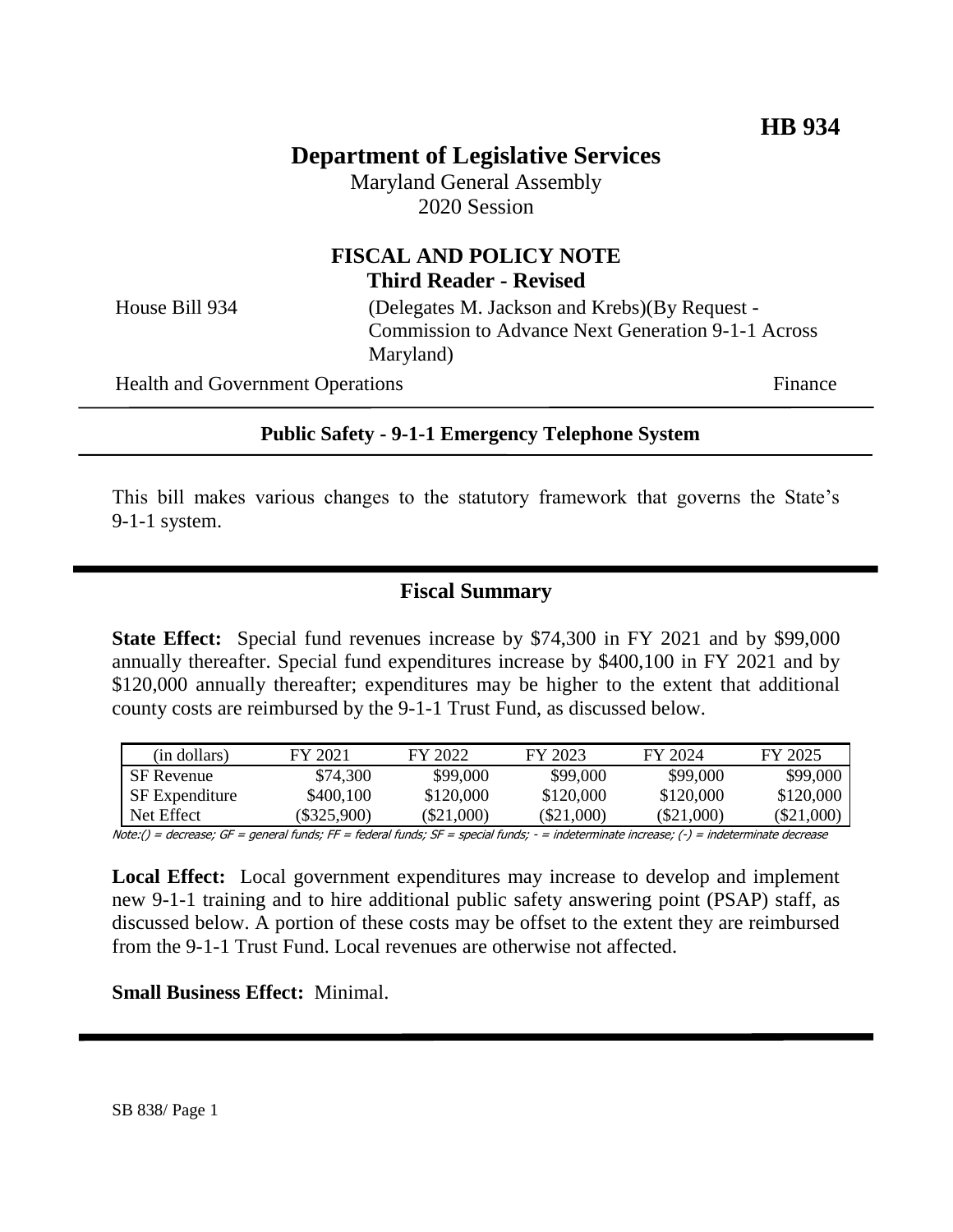# **Analysis**

**Bill Summary:** The bill enhances and alters the statutory framework that governs the State's 9-1-1 system in the following ways:

- the Emergency Number Systems Board (ENSB) is renamed to be the Maryland 9-1-1 Board;
- the county additional charge is renamed to be the county 9-1-1 fee;
- the roles and responsibilities of the Maryland 9-1-1 Board, PSAPs, and counties are expanded;
- the percentage of State 9-1-1 fees that each 9-1-1 service carrier is entitled to keep to cover administrative costs is reduced from 0.75% to 0.50% of the fees collected;
- funds in the 9-1-1 Trust Fund are prohibited from being used for the maintenance or operation of communications centers other than PSAPs;
- any person that installs or operates multiple-line telephone system must ensure that a line on the system can dial 9-1-1 without requiring the user to dial any other number or set of numbers; however, State Executive Branch agencies must comply with this requirement on the date that the multiple-line telephone system of the unit is next upgraded. A county or municipality is responsible for enforcing this requirement and may set a fine or series of fines to do so; and
- by June 30, 2020, the Department of General Services (DGS) must report to the Commission to Advance Next Generation 9-1-1 Across Maryland and the General Assembly on State agency compliance with the multiple-line telephone system requirement discussed above.

A more extensive discussion of the bill's provisions is provided below.

# *Maryland 9-1-1 Board Responsibilities*

ENSB is renamed to be the Maryland 9-1-1 Board. In addition to its existing responsibilities, the board must establish training standards for PSAPs related to Next Generation 9-1-1. The board's training standards for PSAPs must include minimum continuing education standards for 9-1-1 specialists. At least once each year, the board must provide for an audit of each PSAP to ensure the training requirements are met. Such an audit may be conducted concurrently with an inspection of a PSAP as required under current law.

The board must also establish standards governing the processing of 9-1-1 requests for assistance that (1) minimize the transfer of those requests from the PSAP that received the request to other PSAPs, as specified, and (2) follow best practices for transferring requests to public safety agencies to ensure the optimal public safety response.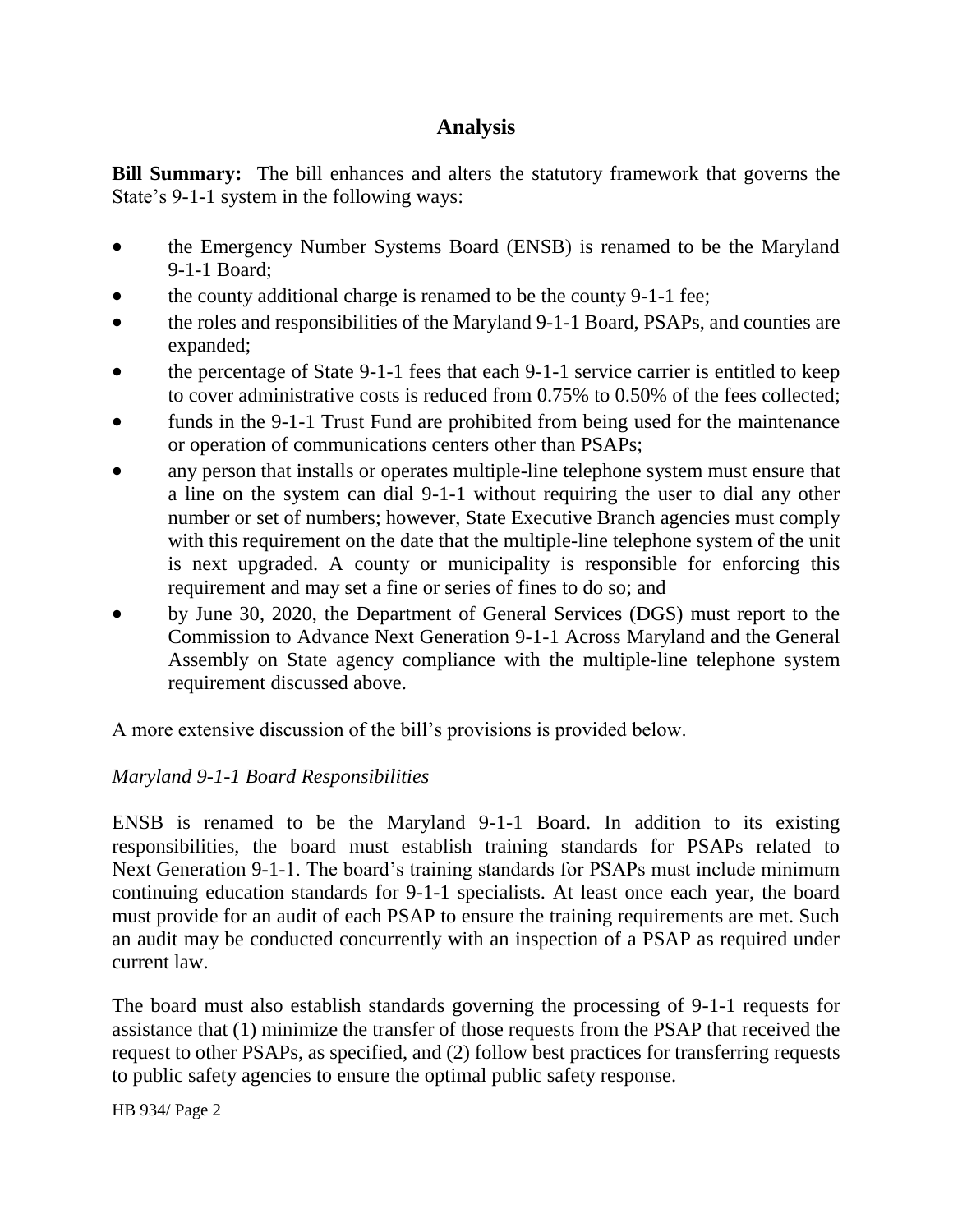### *Public Safety Answering Point Responsibilities*

The definition of PSAP is expanded to include a communications facility that (1) transmits incident data for the dispatch of public safety services or (2) transfers 9-1-1 requests for emergency services or transmits incident data to an appropriate federal emergency communication center, as specified, or an appropriate PSAP located within or outside the State.

Each PSAP must employ standards-based protocols for the processing of 9-1-1 requests for emergency assistance. Each PSAP must also adopt and implement programs compliant with best practices on 9-1-1 acute/traumatic and chronic stress management. A PSAP must ensure that each of its 9-1-1 specialists is certified in each discipline related to the requests for assistance the 9-1-1 specialist is responsible for receiving and processing. A PSAP may establish a telecommunicator emergency response team to relieve, assist, or augment other PSAPs when they are affected by natural or human-made disasters.

# *Local Government Responsibilities and Audits by the Maryland 9-1-1 Board*

The bill restores a requirement that any person that installs or operates a multiple-line telephone system ensure that a line on the system can dial 9-1-1 without requiring the user to dial any other number or set of numbers. A county or municipality is responsible for enforcing this requirement and may set a fine or series of fines to do so. Fine revenue must be returned to the county or municipality that took the enforcement action. When a county submits a request to the board for the disbursement of 9-1-1 trust funds, it must submit a certification of the enforcement actions it has taken to the board.

If an audit performed by the Maryland 9-1-1 Board determines that a county has utilized 9-1-1 trust funds for any unauthorized purpose, the governing board of the county must (1) submit a report to the board explaining the diversion of funds and detailing the steps taken to ensure that the diversion of funds does not occur in the future and (2) restore the diverted funds to the county's 9-1-1 budget within that fiscal year.

# **Current Law/Background:**

### *Emergency Number Systems Board*

ENSB is the agency responsible for administering the 9-1-1 Trust Fund and overseeing the State's 9-1-1 system. Its responsibilities include, among other things, (1) dispersing funds to local governments from the 9-1-1 Trust Fund; (2) reviewing and approving or disapproving requests for reimbursement of the costs of enhancing 9-1-1 systems; (3) ensuring the inspection of PSAPs; (4) auditing counties to ensure that 9-1-1 trust funds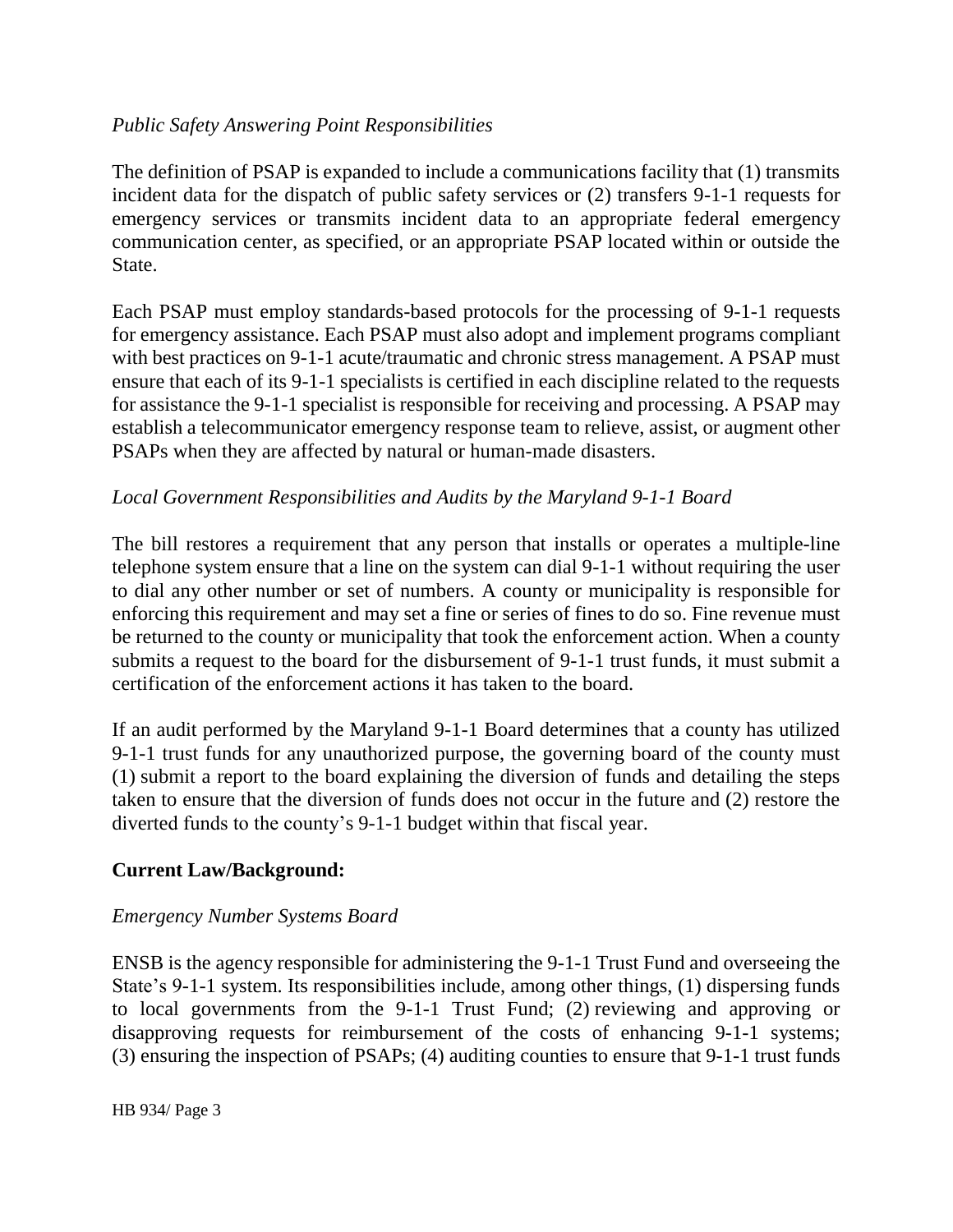are being used for authorized purposes; and (5) establishing training standards for PSAP personnel based on national best practices.

### *9-1-1 Fee Collection and Related Audits*

Each telephone company and commercial mobile radio service (CMRS) provider in the State must act as a collection agent for the 9-1-1 Trust Fund (with respect to both the State fee and the local additional charge) and must remit all money collected to the Comptroller on a monthly basis. A telephone company is entitled to credit 0.75% of the *State fees* it collects to cover the expenses of billing, collecting, remitting, and any related additional charge that it incurs.

ENSB must adopt procedures for auditing collection and remittance by CMRS providers. On request of the CMRS provider, and unless otherwise required by law, the information provided to ENSB must be confidential, privileged, and proprietary and may not be disclosed to any other person.

For more information on ENSB, the State's 9-1-1 system, and recent legislation to modernize and enhance the 9-1-1 system, please see the **Appendix – 9-1-1 Funding and Modernization.**

**State Revenues:** Under current law, 9-1-1 service carriers who collect fees on behalf of the State keep 0.75% of the fees, which is estimated to total approximately \$297,000 annually. Under the bill, they are only authorized to keep 0.50% of fees, which totals approximately \$198,000 annually. Therefore, 9-1-1 Trust Fund revenues increase by \$74,250 in fiscal 2021 (which reflects the bill October 1, 2020 effective date) and by \$99,000 annually thereafter.

**State Expenditures:** Special fund expenditures from the 9-1-1 Trust Fund increase by \$400,130 in fiscal 2021, primarily to upgrade county 9-1-1 systems to comply with the bill's requirements, as discussed below; the estimate also reflects minimal costs associated with renaming ENSB as the Maryland 9-1-1 Board. Future years reflect ongoing system maintenance costs. Otherwise, ENSB can handle the bill's requirements using existing resources. For purposes of this analysis, it is assumed that DGS completes and submits the required report as soon as practicable using existing budgeted resources.

The bill requires each county to employ standards-based protocols for the processing of 9-1-1 requests for emergency assistance; however, ENSB advises that (1) one county is not using a standard-based protocol system for fire and police 9-1-1 calls and (2) two counties are not using a standard-based protocol system for police 9-1-1 calls. These three counties must upgrade their systems in order to comply with the bill's requirements. Because 9-1-1 system upgrades are an authorized use of State 9-1-1 trust funds, ENSB plans to pay

HB 934/ Page 4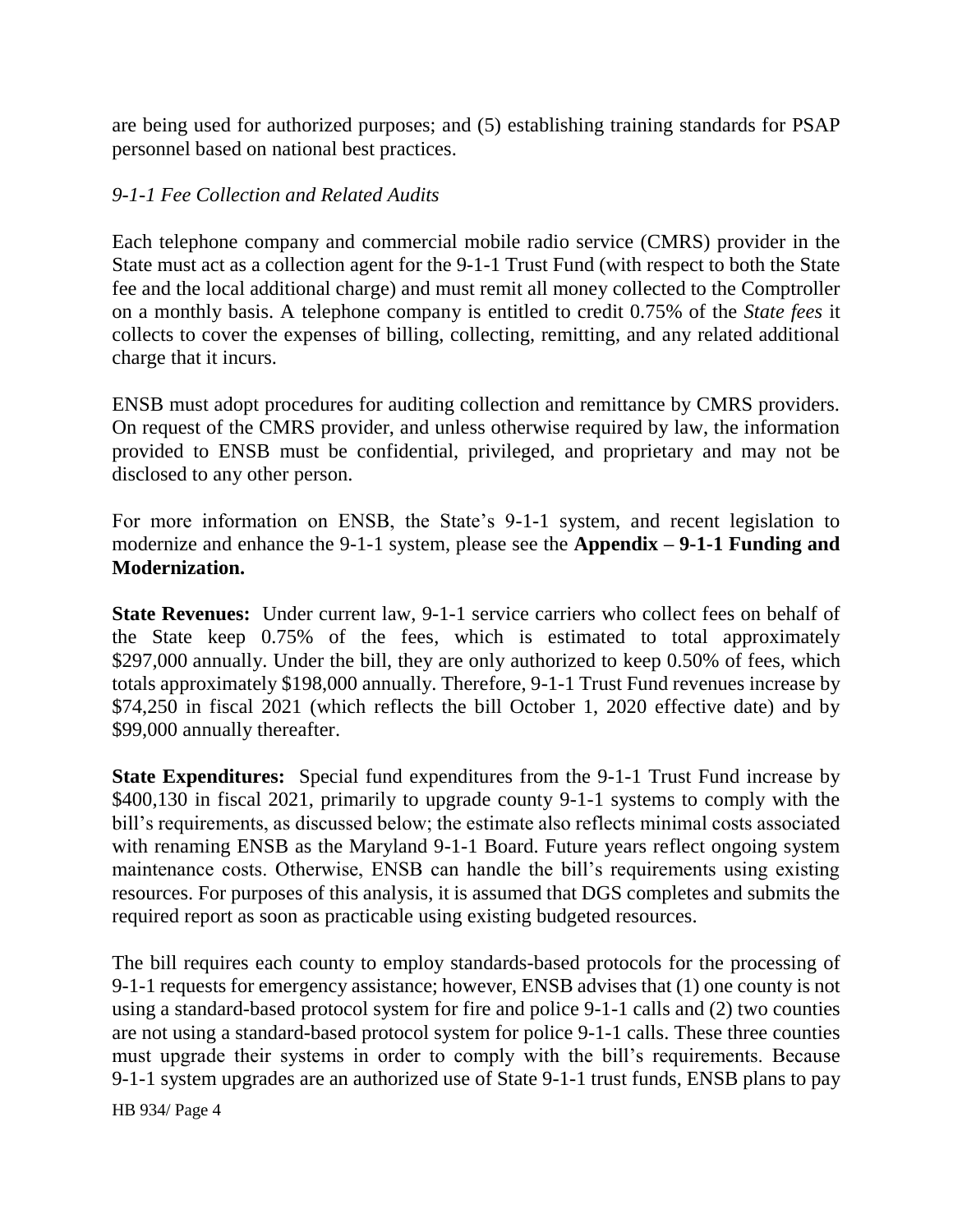for the upgrades. Therefore, special fund expenditures for the 9-1-1 Trust Fund increase by \$396,680 in fiscal 2021 (to upgrade the three systems) and by \$120,000 annually thereafter (for maintenance).

Renaming ENSB is anticipated to result in an increase in special fund expenditures of \$3,450 in fiscal 2021 only to update business cards, stationary, and the booth display that is used at conferences and other events.

Expenditures may be higher to the extent that State 9-1-1 trust funds are used to reimburse other operating costs incurred by a county to implement the bill; however, any such impact cannot be reliably estimated, as discussed below.

**Local Fiscal Effect:** Local government operating expenditures increase to the extent that a local government requires additional staff, or is required to pay overtime to existing staff, to (1) ensure PSAP employees receive the required training and (2) reduce the number of emergency 9-1-1 requests that are transferred to other PSAPs and public safety agencies. A precise estimate of the impact depends on the current status of each local government and PSAP with regard to current levels of training and staffing and, therefore, cannot be reliably estimated at this time.

A portion, but not all, of these costs may be offset by additional State 9-1-1 trust funds; for example, ENSB advises that it may use State 9-1-1 trust funds to reimburse counties for training costs.

**Additional Comments:** The bill's provision that decreases the share of State 9-1-1 fee revenues that may be kept by 9-1-1 service carriers is also present in Chapters 604 and 605 of 2020; the provision increases the State's share of State 9-1-1 fee revenues by \$99,000 annually. These revenues can partially offset the bill's additional costs or partially offset the additional costs associated with Chapters 604 and 605, but not both.

# **Additional Information**

**Prior Introductions:** None.

**Designated Cross File:** SB 838 (Senators Kagan and Reilly)(By Request - Commission to Advance Next Generation 9-1-1 Across Maryland) - Finance.

**Information Source(s):** Department of Public Safety and Correctional Services; Charles and Montgomery counties; Maryland Association of Counties; City of Havre de Grace; Maryland Municipal League; Comptroller's Office; Department of State Police; Department of Legislative Services

HB 934/ Page 5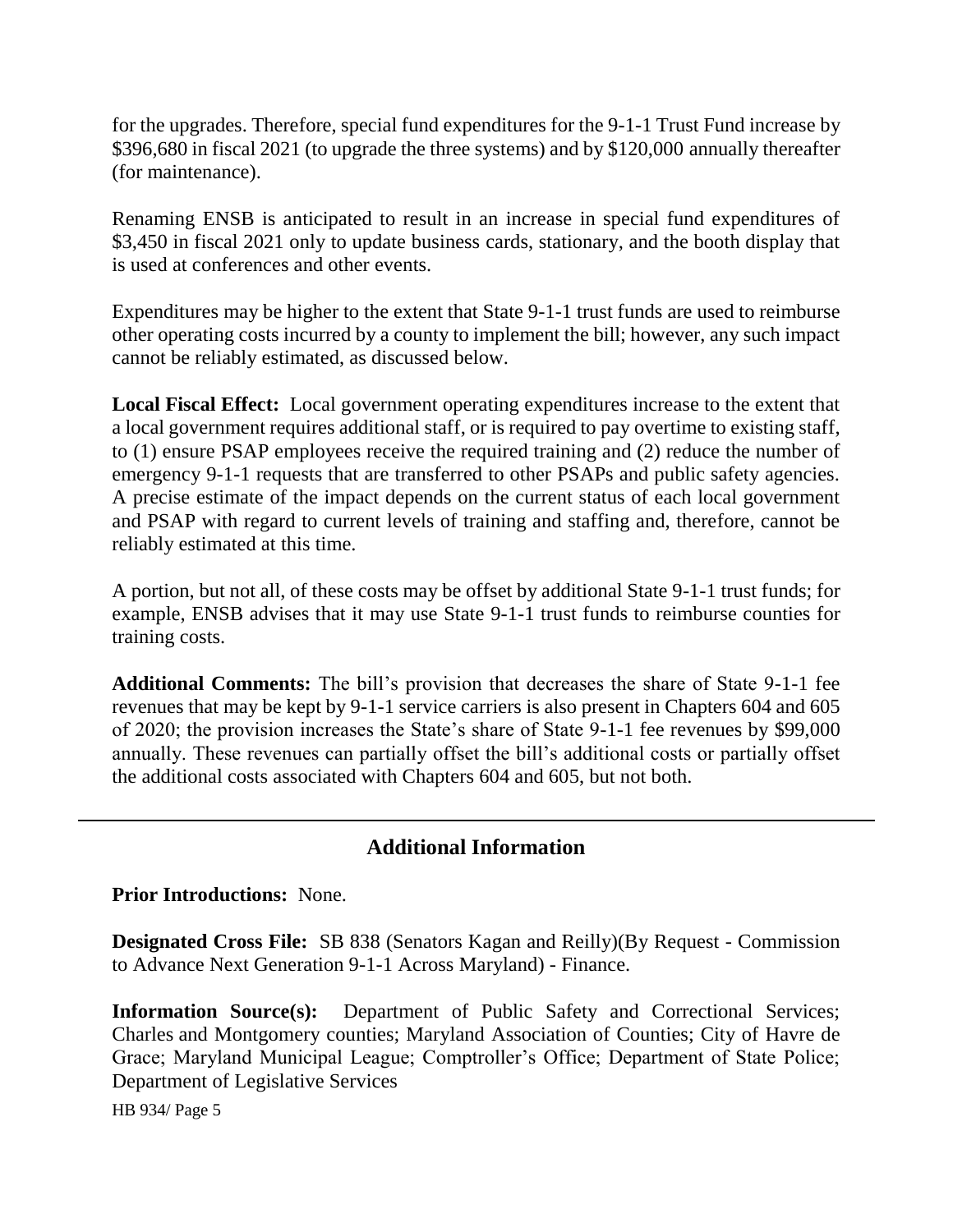| <b>Fiscal Note History:</b> | First Reader - March 1, 2020                  |
|-----------------------------|-----------------------------------------------|
| rh/lgc                      | Third Reader - March 16, 2020                 |
|                             | Revised - Amendment(s) - March 16, 2020       |
|                             | Revised - Updated Information - June 22, 2020 |
|                             |                                               |

Analysis by: Richard L. Duncan Direct Inquiries to:

(410) 946-5510 (301) 970-5510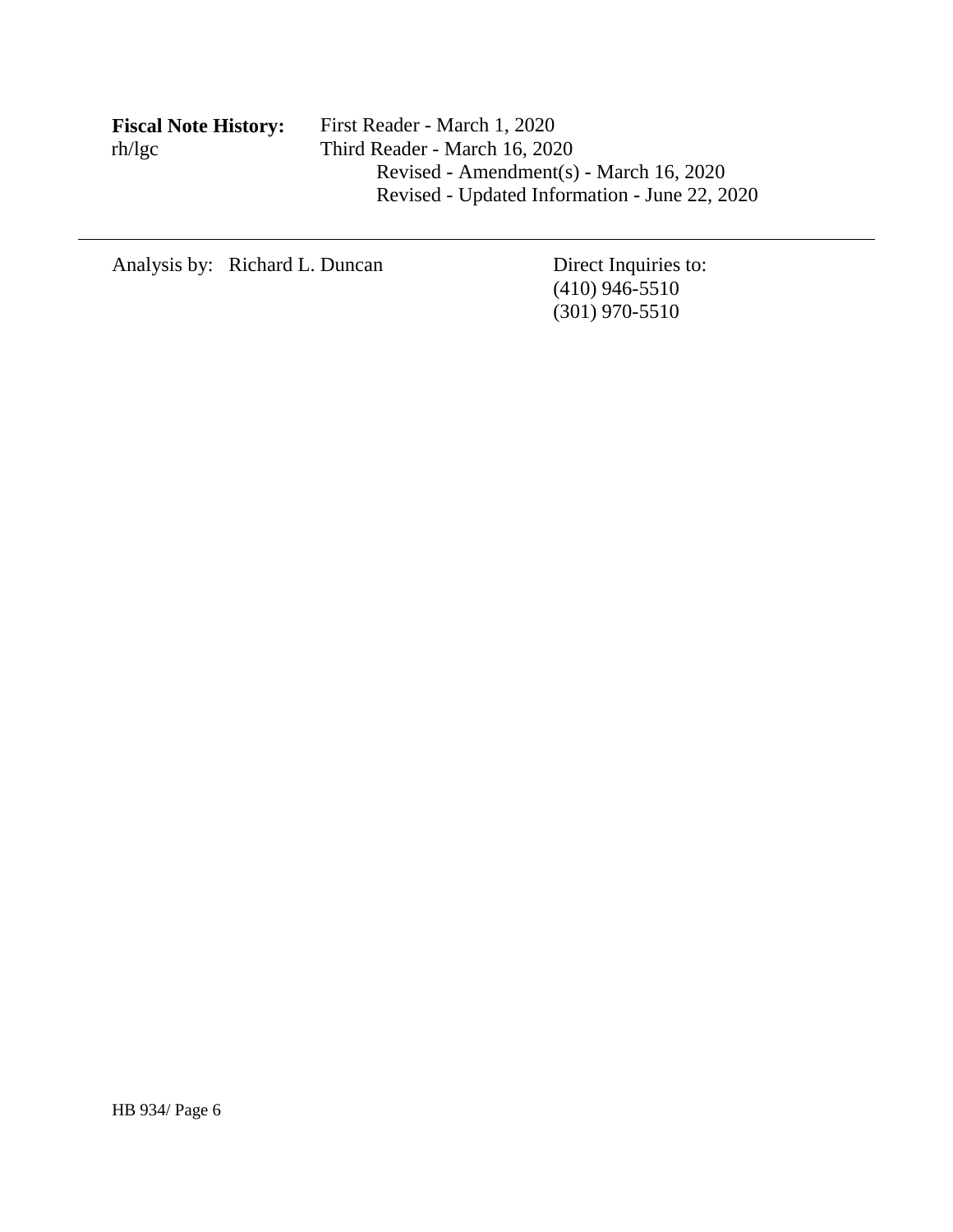### *Maryland's 9-1-1 System*

Chapter 730 of 1979 established a statewide 9-1-1 system, as well as the Emergency Number Systems Board (ENSB) to oversee the new system. The legacy 9-1-1 model, which is based on a landline phone system, consists of local public safety access points (PSAPs) connected to an analog wireline phone network to deliver emergency calls via a circuit-switched architecture. However, 70% of 9-1-1 calls are now made from cell phones, and an increasing number are made via Voice over Internet Protocol networks, presenting a challenge as to how to process and obtain accurate caller location and phone number information.

As analog landline communication is phased out completely, state and local governments are preparing for "next generation" technology that will allow 9-1-1 centers to access not only more accurate information about caller location, but also other information that will assist emergency personnel in communicating with callers and responding more efficiently. This Next Generation 9-1-1 (NG 9-1-1) technology will allow PSAPs to receive text, chat, video, location, and various other types of data from a single 9-1-1 call. However, local governments face challenges both in maintaining existing 9-1-1 systems and in transitioning to NG 9-1-1 systems, primarily due to a lack of funding.

#### *9-1-1 System Funding*

The 9-1-1 system is funded through the 9-1-1 Trust Fund. The fund is administered by the Department of Public Safety and Correctional Services and includes revenue from a State fee, local fee, and fee on prepaid wireless services (as well as investment earnings on the fund).

Telephone companies, wireless carriers, and other 9-1-1 accessible service providers collect and remit monthly the State 9-1-1 fee and the county additional charge to the Comptroller for deposit into the fund. The State 9-1-1 fee is distributed to counties at the discretion of ENSB in response to county 9-1-1 system enhancement requests. The county additional charge, the prepaid wireless 9-1-1 fee remittances, and any investment earnings of the fund are all distributed quarterly to each county in prorated amounts according to the level of fees collected in each jurisdiction. The State 9-1-1 fee and 25% of all collected prepaid wireless 9-1-1 fees may be used to reimburse counties for the cost of enhancing the 9-1-1 system. The county additional charge and the remaining 75% of all collected prepaid wireless 9-1-1 fees may be spent on maintenance and operating costs of 9-1-1 systems.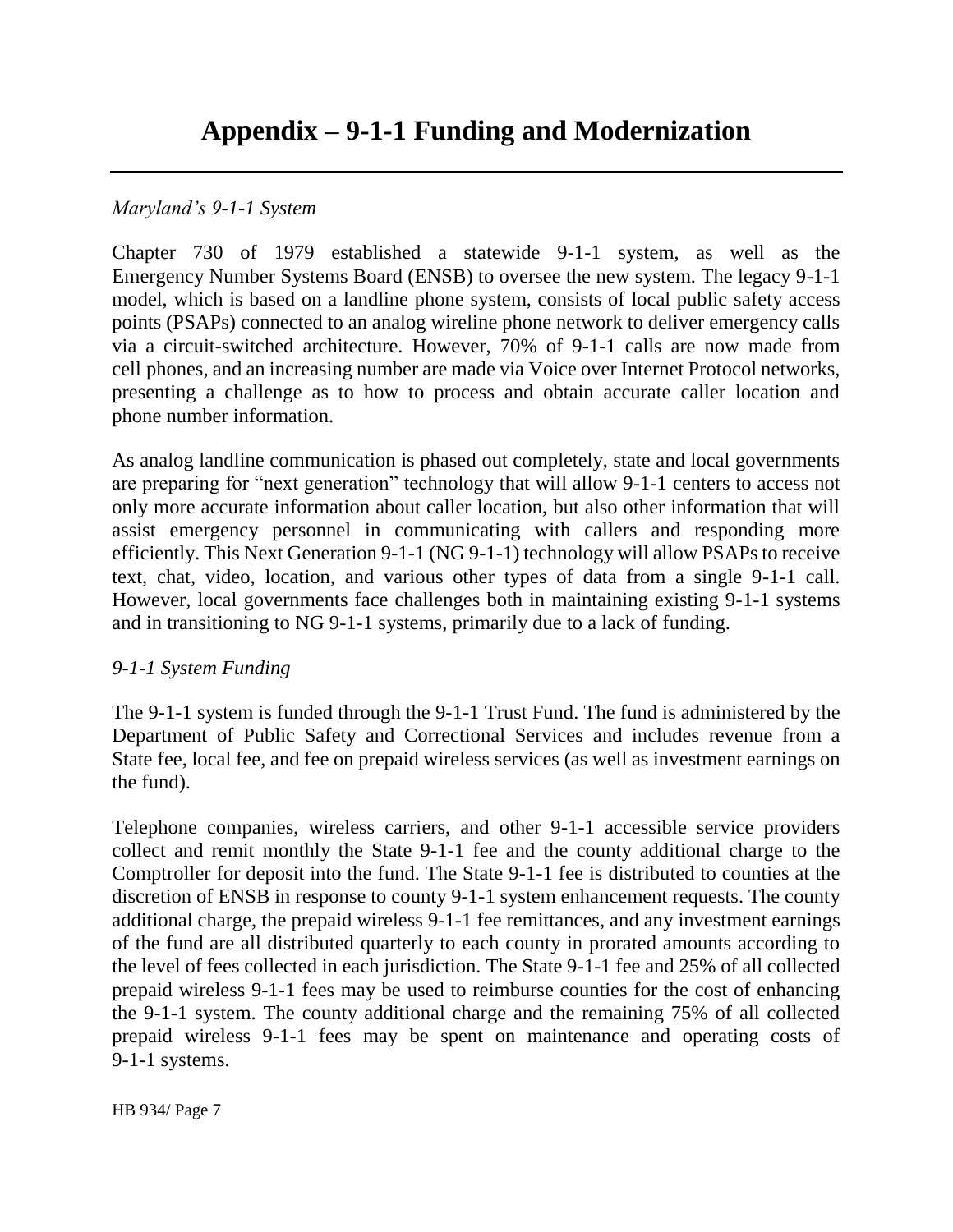### *Commission to Advance NG 9-1-1 Across Maryland*

Chapters 301 and 302 of 2018 established the Commission to Advance Next Generation 9-1-1 Across Maryland to study and make recommendations regarding next generation 9-1-1 emergency communication services. The commission's preliminary [report,](https://conduitstreet.mdcounties.org/wp-content/uploads/2018/12/Maryland-NG911-Commission-Report.pdf) released in November 2018, makes 23 recommendations regarding numerous issues, including, among other things, technology standards, cybersecurity, NG 9-1-1 implementation, staffing, and fees. The report emphasizes the importance of adjusting the State's 9-1-1 fee structure, concluding that, "current 9-1-1 funding is grossly insufficient to support the current 9-1-1 system, let alone the updated NG 9-1-1 technology." The commission's final report is expected to be released during the 2020 legislative session.

# *Recent Legislation to Modernize and Enhance the 9-1-1 System*

Many of the commission's recommendations were addressed through Chapters 301 and 302 of 2019. Among other things, the Acts expanded the responsibilities of ENSB to include additional oversight and training for PSAPs, increased the 9-1-1 fees, and applied the fees to each separate outbound call voice channel capacity instead of each account.

Historically, county expenditures for 9-1-1 systems have consistently exceeded available fee revenues. **Exhibit 1** shows total 9-1-1 fee revenues and total 9-1-1 operating expenditures per fiscal year from fiscal 2013 to 2018 (the most recent publicly available data). Across all counties, in fiscal 2018, fee revenues covered 36.3% of operating costs. However, the percentage of costs offset by revenues varied significantly by county in that year, as shown in **Exhibit 2**. For example, only 9.7% of Dorchester County's costs were offset by fee revenues, while in Anne Arundel County, 55.7% of costs were offset. To address this shortfall, Chapters 301 and 302 modified the fees in the following manner:

- the State 9-1-1 fee and local 9-1-1 fee now both apply to each separate outbound call voice channel capacity (*i.e.*, lines), instead of each account, as specified;
- the State 9-1-1 fee was increased from \$0.25 per month to \$0.50 per month; and
- a local government is authorized to temporarily increase its local 9-1-1 fee under specified circumstances; combined with the existing local 9-1-1 fee, the maximum amount a local government may charge is increased from \$0.75 per month to \$1.50 per month.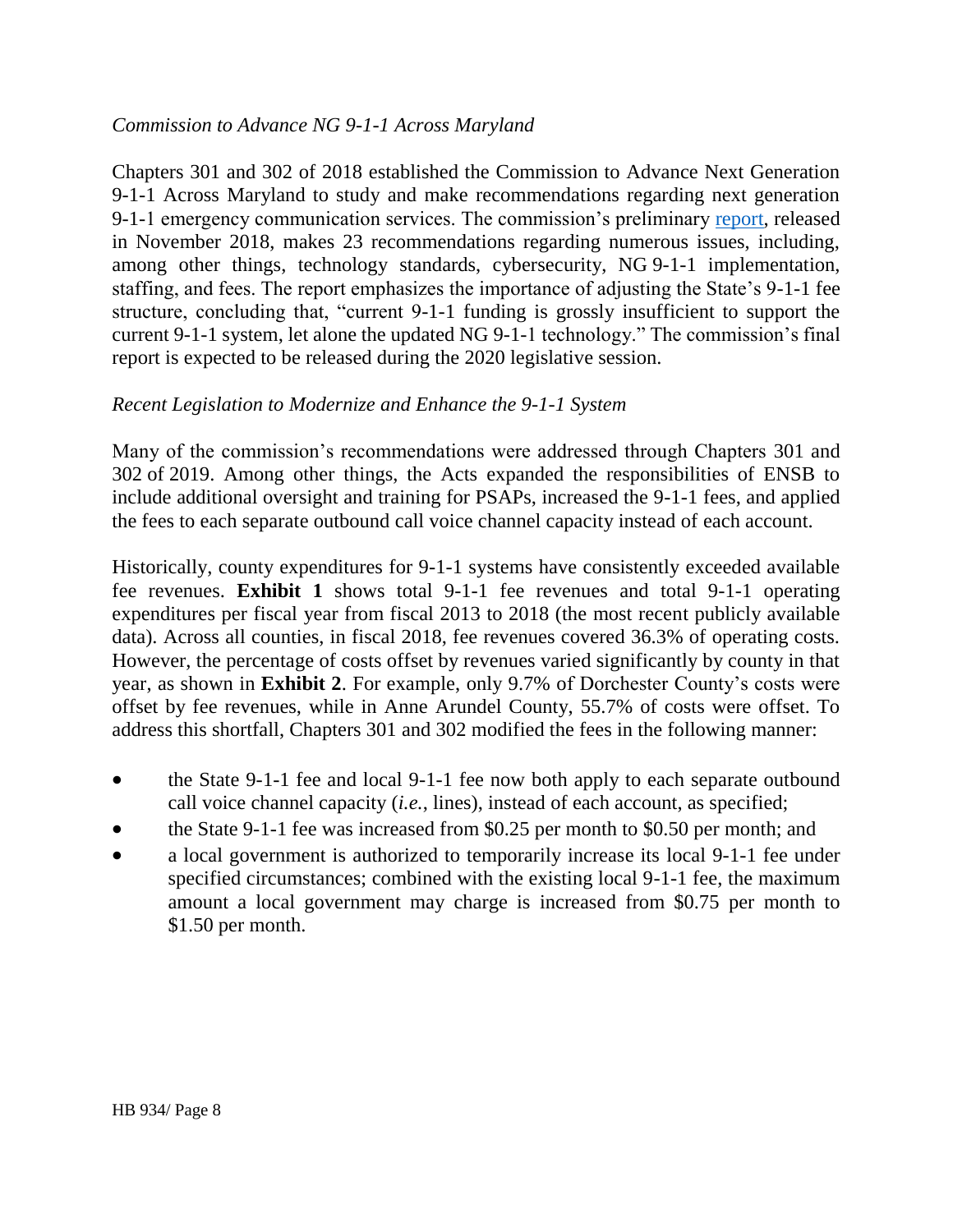\$140,000,000 \$120,000,000 \$100,000,000 \$80,000,000 \$60,000,000 \$40,000,000 \$20,000,000 \$0 2013 2014 2015 2016 2017 2018  $\blacksquare$  Revenue  $\blacksquare$  Expenditures

**Exhibit 1 Total County 9-1-1 Fee Revenue and Operational Expenditures Fiscal 2013-2018**

Note: Prepaid wireless 9-1-1 fee revenues were first collected in fiscal 2014. County operating expenditures are costs as reported by county-selected independent auditors and typically include 9-1-1-related personnel salaries and benefits, recurring maintenance and service fees, mapping maintenance and updates, network associated fees, and capital expenditures not covered by the Emergency Number Systems Board.

Source: Emergency Number Systems Board annual reports (FY 2013-2019)